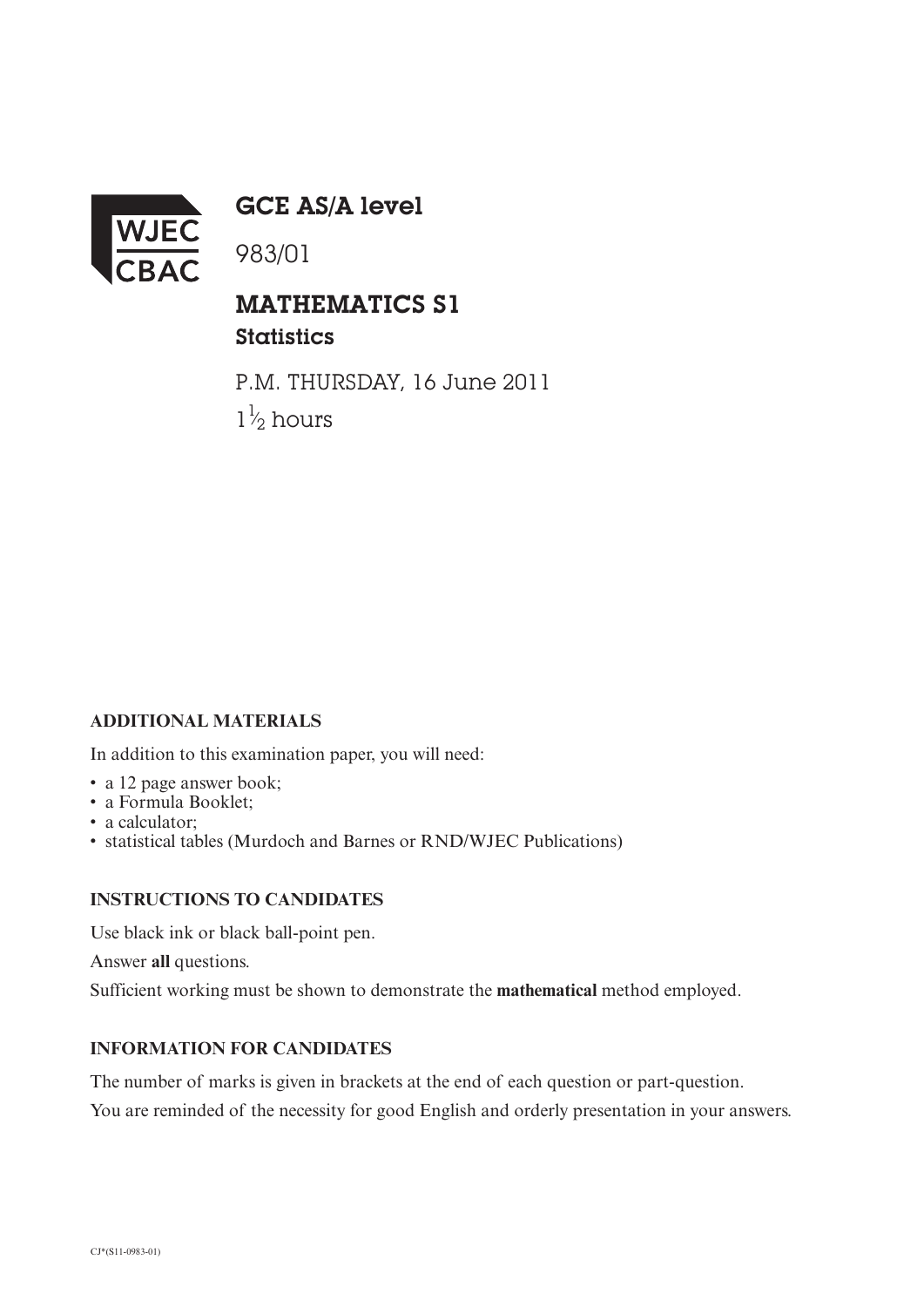- **1.** Cyril buys a bag containing 9 sweets of which 5 are red, 3 are green and 1 is yellow. He allows Gwyneth to choose 3 sweets at random from the bag. Calculate the probability that she chooses
	- $(a)$  1 sweet of each colour, [3]
	- *(b)* no green sweets, [2]
	- $(c)$  3 sweets of the same colour. [3]
- **2.** The random variable *X* has a Poisson distribution with mean 4. The random variable *Y* is defined by  $Y = aX + b$ , where *a*, *b* are positive constants.
	- *(a)* Given that the mean and variance of *Y* are both equal to 16, find the value of *a* and the value of *b*.  $[6]$
	- *(b)* Bill states that, because the mean and variance of *Y* are equal, *Y* has a Poisson distribution. Give a reason why Bill's statement cannot be true. [1]
- **3.** The events *A* and *B* are such that

$$
P(A) = 0.25
$$
,  $P(B) = 0.4$  and  $P(A' \cap B') = 0.45$ .

Determine whether

- $(a)$  *A* and *B* are mutually exclusive,  $[3]$
- *(b) A* and *B* are independent. [4]
- **4.** Cars arrive at a petrol station in such a way that the number arriving during an interval of length *t* minutes has a Poisson distribution with mean 0·2*t*.
	- *(a)* Find the probability that
		- (i) exactly ten cars arrive between 9 a.m. and 10 a.m.,
		- (ii) more than five cars arrive between 11 a.m. and 11.30 a.m.. [6]
	- *(b)* The probability that no cars arrive during an interval of length *t* minutes is equal to  $0.03$ . Without the use of tables, find the value of *t*.
- **5.** The probability distribution of the discrete random variable *X* is given by

$$
P(X = x) = kx^2
$$
 for  $x = 1, 2, 3, 4,$   
\n $P(X = x) = 0$  otherwise,

where *k* is a constant.

\n- (a) Show that 
$$
k = \frac{1}{30}
$$
.
\n- (b) Calculate the mean and variance of *X*.
\n

*(c)* Two independent observations  $X_1$ ,  $X_2$  are taken from the distribution of *X*. Calculate  $P(X_1 + X_2 = 4)$ . [4]